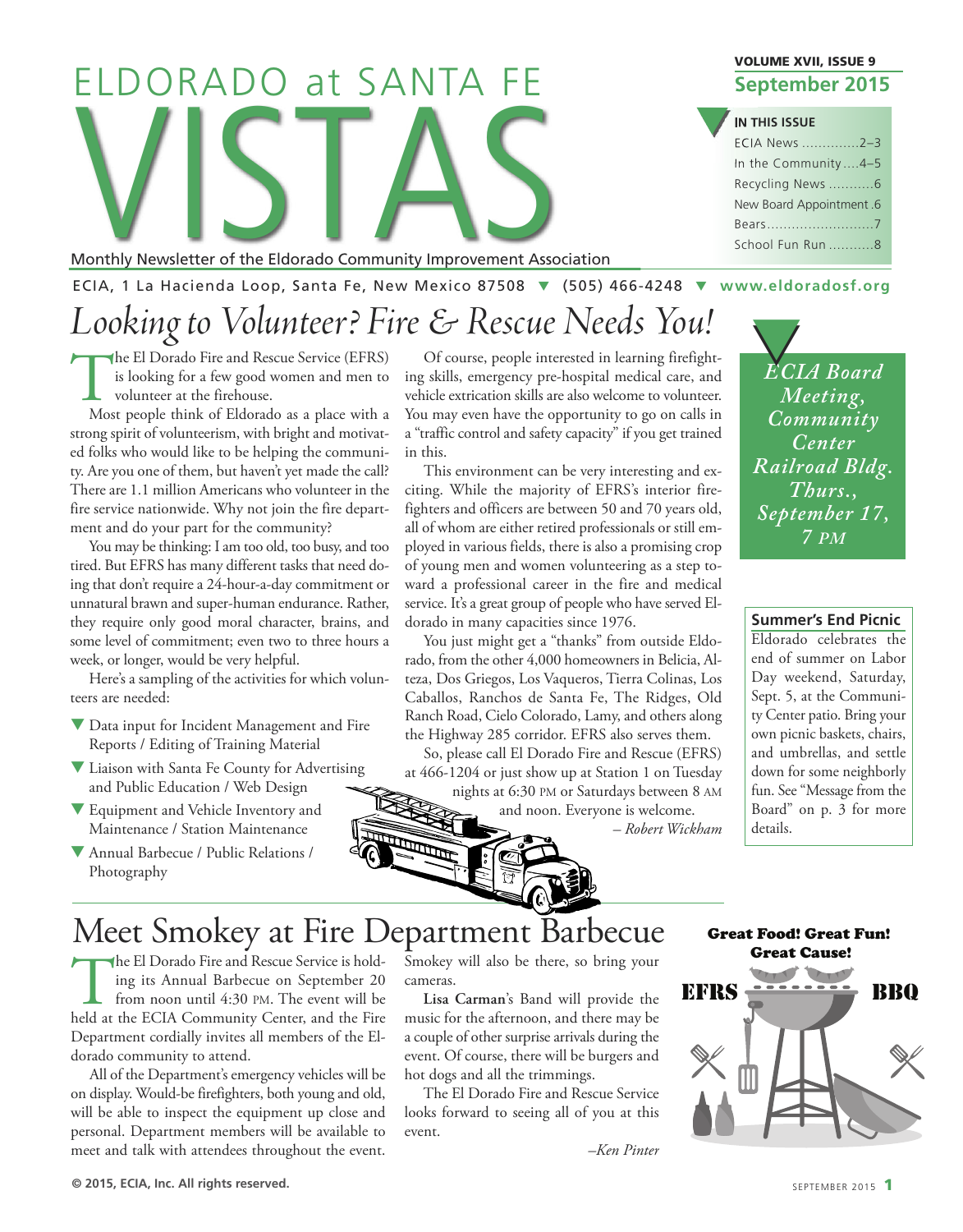

#### *Share* your *comments with us!*

For policy and *deadline, see below*

#### *Editorial Policy*

t

Vistas welcomes your ideas, stories, photos, and art. Please include full name and contact information. The newsletter will not publish material deemed inflammatory, biased, or inappropriate. Submissions will be selected and edited at the discretion of the editor. Community announcements are welcome as well, along with accompanying photos.

#### **DEADLINE:** Newsletter deadline is the 5th day of each month. Submissions can be dropped off or mailed to the ECIA office or e-mailed to diana@ eldoradosf.org. Please include "Attn: Vistas" in your message.

#### *Mission Statement*

The mission of *Vistas*, the monthly newsletter of the ECIA, is to inform the Eldorado community about issues before the ECIA Board and the membership at large. By so doing, the publication seeks to foster increased neighborhood pride and community participation in the decision making process.

### *Eldorado Guidelines Review in Process*

I n 2015, the ECIA Architecture Committee has been actively involved in a comprehensive review and update to the Guidelines for Protective Covenants and Building Restrictions for Eldorado at Santa Fe. This is one of our major governing documents, which not only establishes the specific building requirements and restrictions for Eldorado at Santa Fe but also helps to define and clarify portions of the covenants where further detail is needed. An example of this is found in Section 13 of the Covenants for "Storage and Screening of Vehicles and Their Accessories." Due to the lack of details in the Covenants relative to the screening of RVs, the Eldorado Guidelines, Section 19, further defines appropriate types of screening methods and establishes specific time requirements for the screening of RVs, trailers, and other similar recreational vehicles.

This document was last updated on October 16, 2014, when the ECIA Board approved a change to al-

low for 8-foot-high fences to be built without a variance, provided they were being built for RV screening and went to the Architecture Committee for review.

This review process has been ongoing for well over two years now, and the Architecture Committee hopes to have the document ready for public comment sometime later this fall, when there will be at least one or two open forums to allow for public input on the proposed changes to this document.

After the public input phase is complete, this document will be forwarded to the ECIA Board of Directors for their review. If they are in favor of the changes suggested, they can then vote to approve the revisions at a future Board meeting.

If you have any specific questions about this process or would like to recommend a specific change to the Guidelines, please contact me at 466-4248 or email me at **mark@eldoradosf.org**.

*–Mark Young, Covenant Compliance Representative*

### *Policy Changeon Letters*

Recently the ECIA Board set up a "Letters to<br>the Editor" section in *Vistas* at the urging of<br>some residents. Since then, however, the<br>Board decided that the delay in publishing responses the Editor" section in *Vistas* at the urging of some residents. Since then, however, the Board decided that the delay in publishing responses to contentious letters—at least a month—hurts the communications process. The intent of *Vistas*, as described in the mission statement, "is to inform the Eldorado community about issues before the ECIA Board and the membership at large"; this does not provide for interactive communications. For those who wish to have chat-room-style discussions in which responses are solicited, the "Eldorado at Santa Fe" Facebook page (**https://www.facebook.com/ EldoradoAtSantaFe?fref=ts**) is recommended.

### Recent Board Actions

The ECIA Board held its regular monthly meet-<br>ing on August 20, 2015. Five Board members<br>were present: Dag Ryen (President, presid-<br>ing). Greg Colello (Secretary). Jeanne Calzada. ing on August 20, 2015. Five Board members were present: **Dag Ryen** (President, presiding), **Greg Colello** (Secretary), **Jeanne Calzada, David Yard**, and **Antone Forneris**. **Pam Henline** (Vice President) and **Todd Handy** were absent, excused. The following formal actions were taken unanimously, with the Chair voting:

- The Board voted to officially install Antone Forneris as a member to fill a vacant position expiring in May 2018.
- $\nabla$  A variance request for 7-foot screening fences at 66 Encantado Loop was rejected. The Eldorado architectural guidelines state that the maximum height of a fence or wall shall be 6 feet.
- $\nabla$  A variance request for a proposed small accessory building (shed) of more than 9 feet in height at 1 Cerrado Way was rejected.The Eldorado architec-

tural guidelines state that small accessory buildings shall not exceed 8 feet in height (4-0, Colello abstaining).

- $\blacktriangledown$  A variance request for a ground-based solar array located more than 15 feet from the primary dwelling was rejected. The proposed location intruded upon the 20-foot setback from the lot line. Owner will submit a revised application with relocation of the array
- The Board approved a motion to appoint Carol **Tapke** as new alternate member of the Election Committee.

Regular Board meetings are scheduled on the third Thursday of each month at 7 PM at the Community Center and are open to the public. An open forum and community announcements are normally included. Complete minutes and meeting agendas are available at the ECIA office or website: **www.eldoradosf. org**.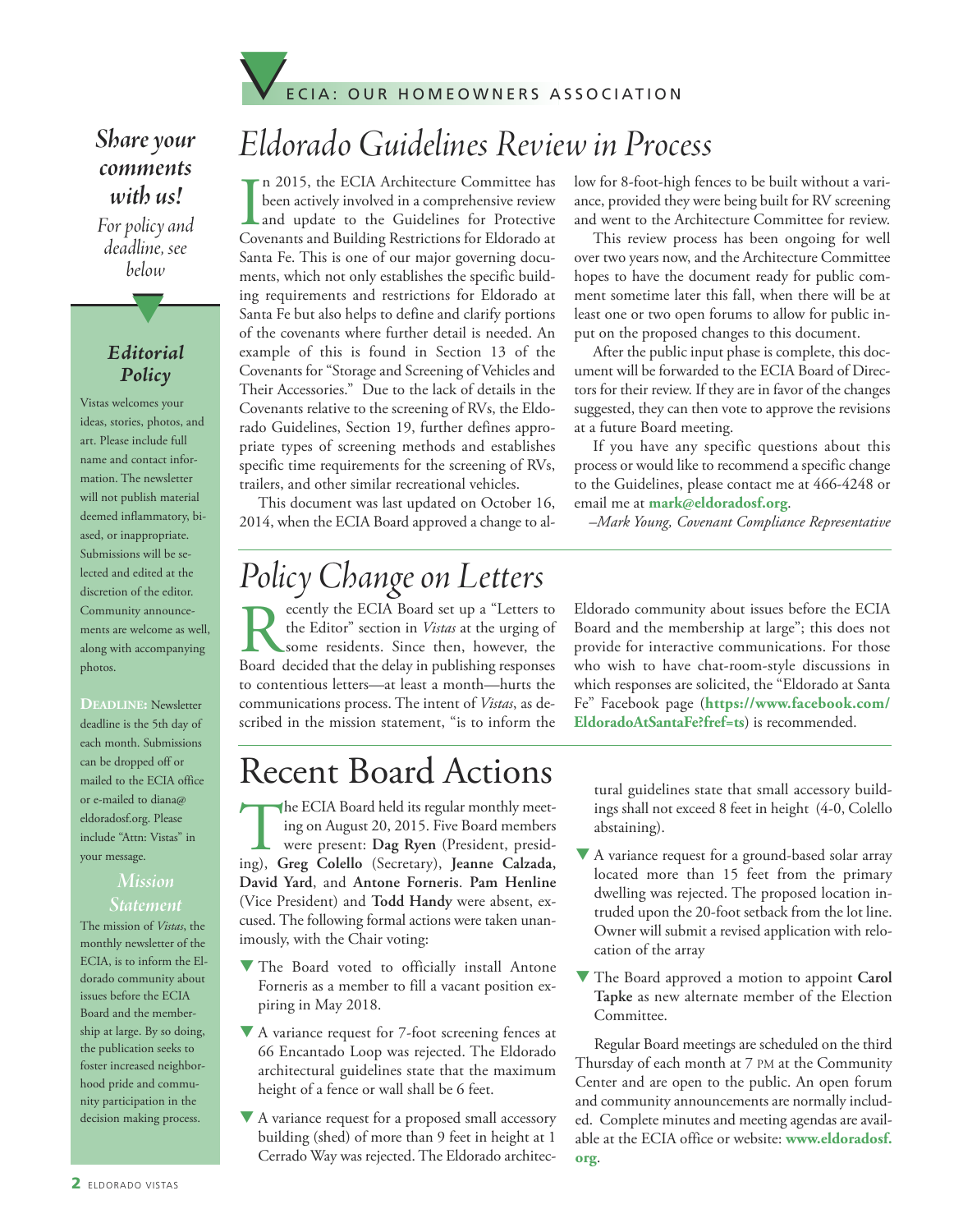### E C I A : OUR HOMEOWNERS ASSOCIATION ECIA: OUR HOMEOWNERS ASSOCIATION

### Message from the ECIA Board

Summer is waning, but here in Eldorado, the fun<br>
will continue. To help celebrate Labor Day<br>
weekend, we will provide entertainment at the<br>
Community Center on Saturday, September 5. The ummer is waning, but here in Eldorado, the fun will continue. To help celebrate Labor Day weekend, we will provide entertainment at the Eldorado square dancers will take the stage at 11 AM for a real Western hoedown, and then, from noon until 2 PM, the trio that thrilled us at our Fourth of July party, American Jem, will perform their fabulous selections of old favorites and new arrangements. Everyone is invited to pack their own picnic baskets, bring chairs and parasols, and settle down for some enjoyable hours with neighbors.

Two weekends later, Eldorado's volunteer fire department will hold its annual barbecue party for the community (see p. 1). This fun event will take place on Sunday, September 20, from noon until 4:30. There will be hamburgers and hot dogs for everyone, free of charge, catered by RealBurger. Our crack firefighters will demonstrate the Jaws of Life for spectators and will have their trucks and a helicopter on site for all to see. And, of course, there will be live music from the bandstand. We encourage everyone to come and support these fine first responders who do so much for the community.

Finally, some information has come in from Santa Fe County regarding the soil sterilant Krovar used in the reconstruction of the hike-bike trail along Vista Grande and Monte Alto: The product used poses no danger to people or animals on the trail.

Please remember that school is in session and watch for pedestrians in the early morning and afternoon hours. Thanks. *–ECIA Board of Directors*

### Budget Development Schedule Set

- The preliminary schedule for the 2016 ECIA budget development follows. Meetings are open to ECIA members; an assessment increase is being considered:
- *Thursday, Sept. 10, 5 PM:* Committee requests for 2016 Operating Funds are due to the General Manager. Venue: Office or e-mail.
- *Monday, Sept. 14, 9:30 AM*: The Finance Committee considers the first draft of the 2016 Operating Budget and makes changes.
- *Monday, Oct. 12, 9:30 AM:* The Finance Committee begins review of committee and individual proposals at its regular monthly meeting. Committee chairs and residents are welcome to attend for discussion of requests. Venue: Conference Room.
- *Wednesday, Oct. 21, 7 PM:* The Finance Committee continues review of proposals for evening attendees, including committee chairs and residents, and reviews the first draft of the Budget Message. Venue: Conference Room.
- *Monday, Nov. 16, 9:30 AM:* The Finance Committee adopts a final recommended budget and Budget Message at its regular monthly meeting. Venue: Conference Room.
- *Monday, Nov. 16, 6 PM*, followed by Board working meeting: Joint meeting of the ECIA Board and Finance Committee. Committee chairs and residents are invited for information or to further explain their budget requests if desired. Venue: Conference Room.
- *Tuesday, Dec. 1, 9 AM:* Proposed 2016 Operating Budget and Message available at ECIA office and on the website, **eldoradosf.org**.
- *Monday, Dec. 7, 7 PM:* The Board conducts a public hearing on the proposed 2016 Operating Budget. Copies will be available at the hearing. Venue: Railroad Building.
- *Thursday Dec. 17, 7 PM:* The Board adopts the final 2016 budget at its regular meeting. Venue: Board Meeting, Railroad Building.

### *Outbreakof Tularemiain Eldorado Rabbits*

ead rabbits are being found on Eldorado<br>properties, infected with tularemia from<br>fleas, ticks, and/or deer flies. For the safety<br>of your pets, keep cats and does away from rabbits. properties, infected with tularemia from fleas, ticks, and/or deer flies. For the safety of your pets, keep cats and dogs away from rabbits, dead or alive, and be careful when disposing of the carcasses. Bacteria can be transmitted by air, so people should keep their distance and use a shovel to scoop up dead animals. You can also call Animal Control at 505-428-3720 to dispose of the animals.

For information on tularemia exposure, symptoms and treatment, go to **www.cdc.gov/Tularemia/**.





**466-4248, 466-4249 www.eldoradosf.org**

#### **BOARD OF DIRECTORS**

**President Dag Ryen D.Ryen@eldoradosf.org Vice-President Pam Henline P.Henline@eldoradosf.org Greg Colello G.Colello@eldoradosf.org Treasurer Todd Handy T.Handy@eldoradosf.org Jeanne Calzada J.Calzada@eldoradosf.org Antone Forneris A.Forneris@eldoradosf.org David Yard D.Yard@eldoradosf.org COMMITTEE CHAIRPERSONS Katherine Mortimer Conservation: Jim Daniel & Cherry Payne Election: Kathie Graham Facilities & Grounds: John Calzada Finance: Dan Drobnis Information: Frank Schober Roads: Felicia Probert Stable: Open**

#### **ECIA STAFF**

**General Manager Denise Villanueva 466-4248 gm@eldoradosf.org Covenant Compliance Rep Mark Young 466-4248 mark@eldoradosf.org**

#### **VISTAS NEWSLETTER**

**Editor & Designer Carol Leyba 466-1158 cbsleyba@comcast.net Webmaster: Jack Arnold webmaster@eldoradosf.org Editorial Assistant: DiAna Gutierrez 466-4248 diana@eldoradosf.org COMMUNITY RESOURCES 466-READ Fire and Rescue 466-1204 eldoradofirerescue.org County All Purpose 820-CNTY (2689)**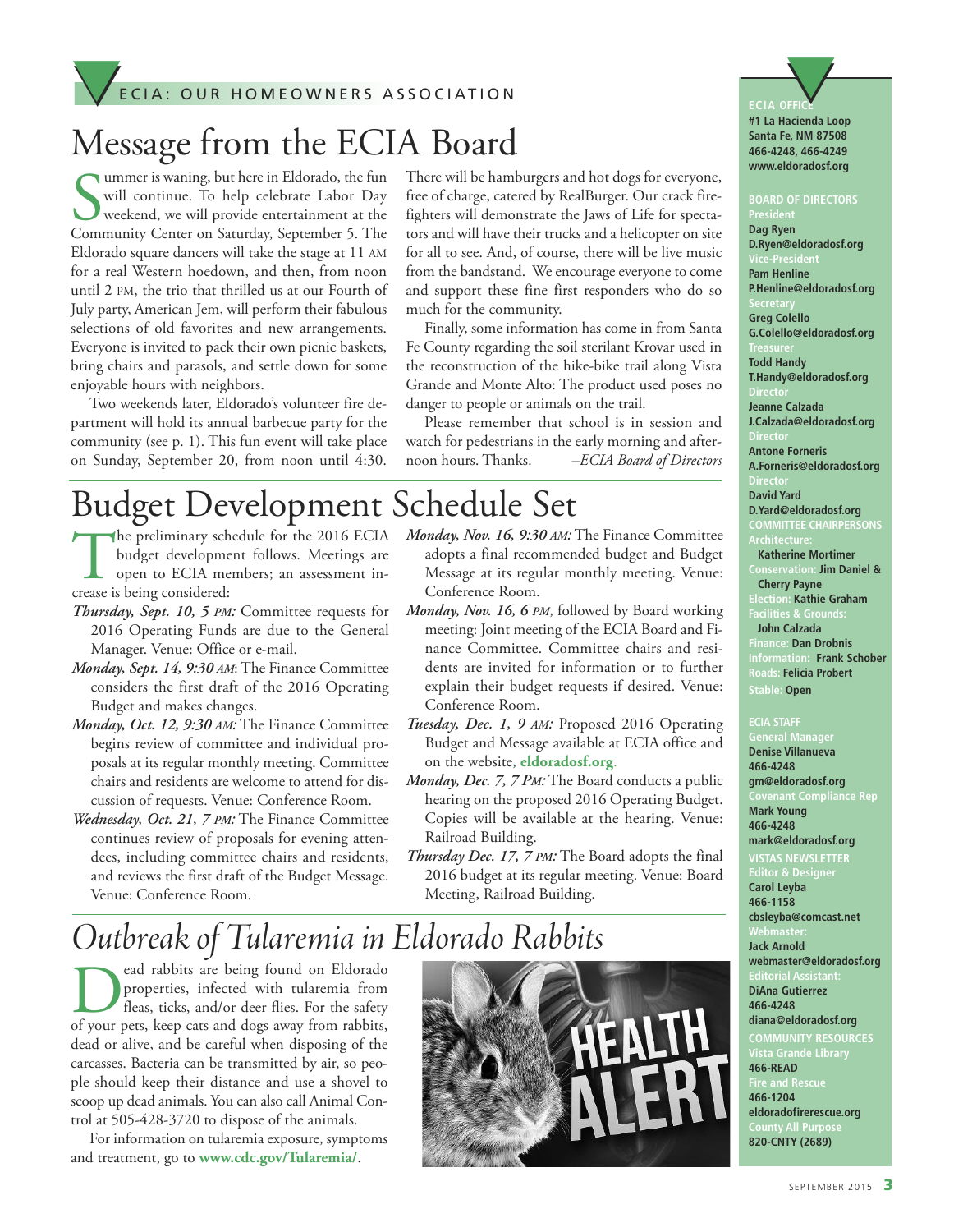#### IN THE COMMUNITY



*Pool hours through Labor Day (Sept.7):* **Lap Swim***: M–F 7:30–10 AM Sat.–Sun. 8–10 AM* **Kiddie & Big Pool:** *Daily 10 AM–8 PM*

*Sept. 8–Oct. 2:* **Lap Swim***: M–F 7:30–10 AM Sat.–Sun. 8–10 AM* **Kiddie & Big Pool:** *M–Th 10 AM–noon Fri, Sat, Sun: 10 AM–7 PM Paws in the Pool*

*Oct. 4*

#### **In Memoriam**

**Thad Brykalski**, longtime resident of Eldorado, passed away July 12, 2015, in Boulder, CO. Those who wish to remember Thad, please join us at the Adam Senior Center on September 14 at 1 PM.

–*Pat Kuhlhoff & Dolores Brock*



#### **Square Dancing**

The Eldorado Depot Dancers invite you to our annual "Discover Square Dancing" open houses, Friday, September 18, and Friday, September 25, 7–9 PM, in the ECIA Community Center Railroad Building. Experience the joy, health, and mental benefits of modern square dancing, meet new friends, and eat great snacks. The Eldorado Depot Dancers are the only square dance club in Santa Fe. No experience necessary, singles welcome, casual attire. Contact **Connie Walters** at 466- 4226, **Tom Brimacombe** at 660-6043, or visit **squaredancesantafe.org**.

**Let's Grow! Education for Home Gardeners**

Native Bee Houses and Their Gardens is this month's topic. Come join the Santa Fe Master Gardeners for a visit to the Native Bee House in the Pollinator Garden at the Randall Davey Audubon Center, 1800 Upper Canyon Rd, on Friday morning, September 11, 10–11 AM. Participants will learn how to make their own bee house and how to plant a pollinator garden to attract these native bees.

#### **La Tienda Flea Market**

La Tienda is hosting The Flea on Saturday, September 19, from 8 AM to 2 PM. If you're a treasure hunter looking for a great deal, this is the place. If you have a bunch of stuff you want to sell but don't want to have a garage sale, The Flea makes it easy. Call 428-0024 for details. **REEL NEW MEXICO!**

Screening at La Tienda's Performance Space on Thursday, September 10, at 7 PM is *Gas, Food, Lodging* (1992).

Love and hormones complicate the lives of Nora Evans (Brooke Adams) and her two young daughters in this smart, sassy film about coming of age in a small New Mexico town. Seventeen-year-oldTrudi (Ione Skye) is beautiful, rebellious and very promiscuous, much to the dismay of her mother. Her younger sister, Shade (Fairuza Balk), fantasizes about love while watching afternoon movie matinees. And Nora auditions a colorful cast of suitors while waiting tables in the local diner.

Life takes a wild turn when Trudi announces that she's pregnant, and the father of her baby mysteriously disappears. The girls' long-lost father (James Brolin) appears out of nowhere, hoping to make up for lost time. Shaping their lives in unpredictable ways, each new change teaches Nora and her daughters about love, life, and one another.

Filmed in Deming, NM, this is also the first movie made in New Mexico ever directed by a woman (Allison Anders). It is 100 minutes long.

There is a suggested donation of \$5, and you can also bring food and drink into the theater from La Plancha Restaurant. For more information, please contact **Jeff Berg** at 466-1634 or **nedludd76@hotmail.com**.



#### **Talking about Plague and Hantavirus**

On September 10, at 6:30 PM in the Railroad Building. at the ECIA, **Sandra Melman** of the New Mexico Department of Health will give a talk on human plague and hantavirus. These rodent-borne diseases, though very rare, constitute a serious health threat in our state. There are several measures that residents of New Mexico can take to prevent exposure to these illnesses. This talk will be focused on prevention and control.

#### **Proposed Water Rate Increases**

On August 6, 11, and 20, EAWSD held public meetings to present, discuss, and gather public input on the results of a COST OF SERVICE AND RATE DESIGN STUDY conducted over the past year to evaluate our water utility's financial situation and make recommendations for rate adjustments.

The District urges customers to get involved and stay informed by checking its website for information and updates, submitting written comments to the District, and attending a Public Rate Hearing to be held on Monday, September 28, at La Tienda Performance Space, 5 PM. **Weekly Spanish Conversation Group**

The Eldorado Spanish Conversation Group meets weekly to relax and converse in an easy atmosphere, to meet new people, brush up on Spanish, and enjoy some good discussion, all spoken in Spanish.

Conversations include everything from food, music and literature, to families and travel. Speaking skills range from Beginner to Intermediate to Advanced/Fluent, with emphasis on South American Spanish. All speakers are welcome. Interested? Come to our weekly meeting, every Tuesday at 10 AM in the Community Room of the Vista Grande Public Library or email **fjcharboneau@gmail.com** for information.

#### **Senior Center Flea Market/October**

On October 3, from 8 AM to 2 PM, Friends of the Adam Senior Center will hold a flea market open to the public. It will take place in the parking lot of the Senior Center. Some tables will be available for use: call the Senior Center to reserve one. Otherwise, vendors are urged to bring their own set-up to display their goods. Cost of a space is \$10 each. For more information, contact the Adam Senior Center at 466-1039.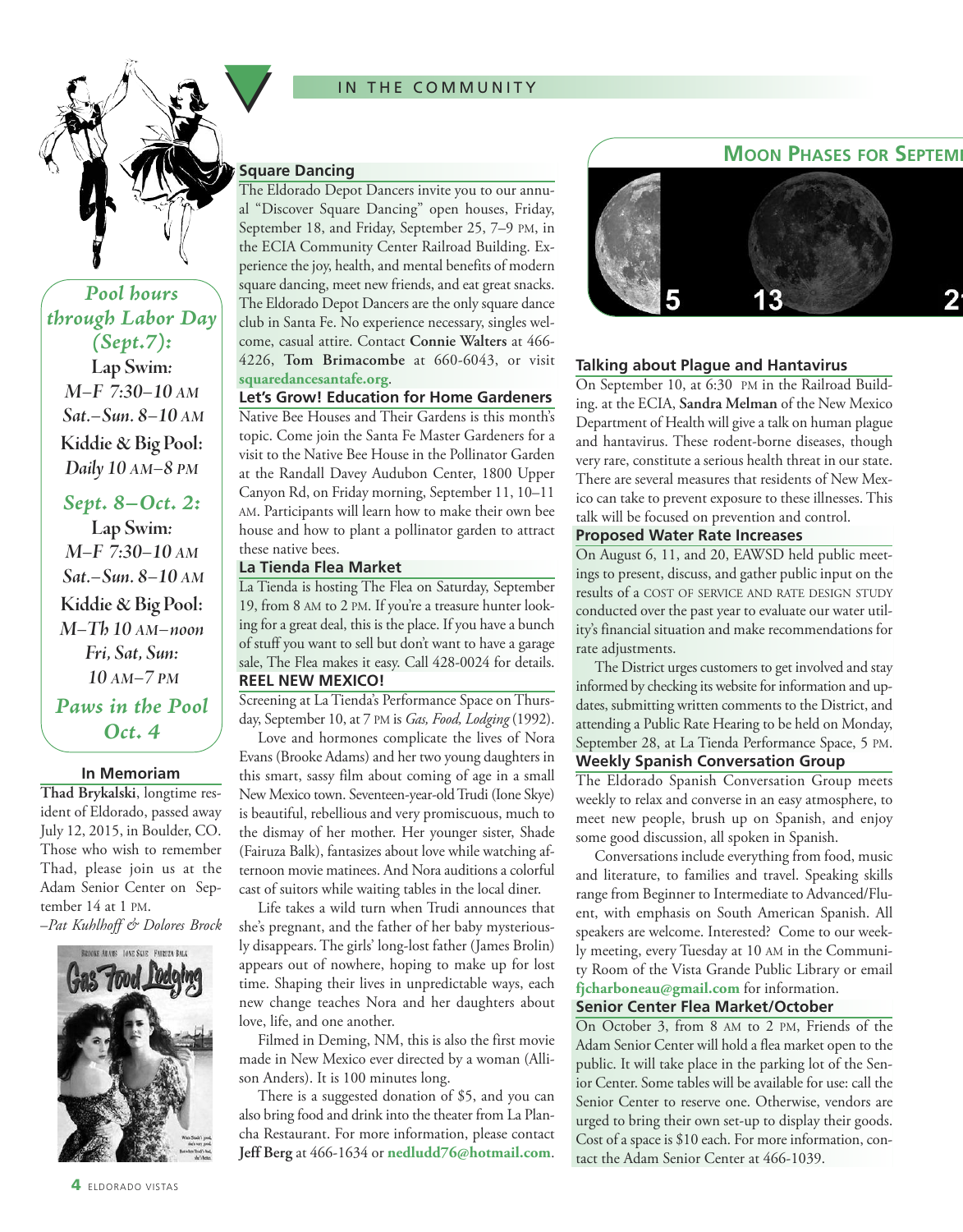#### **MOON PHASES FOR SEPTEMBER 2015**





**Equinox, Supermoon, & Lunar Eclipse!**

**September 23 - Autumnal Equinox**. Fall rolls in on September 23, when the Sun shines directly on the equator and there is nearly equal amounts of day and night throughout the world. Goodbye, summer!

**September 27 - Full Moon, Supermoon**. While on the opposite side of the Earth as the Sun, the face of the Moon is fully illuminated. The second of three supermoons for 2015, this will be the closest full moon of the year and may look slightly larger and brighter than usual. Known as the Harvest Moon, this full moon was known by early Native American tribes as the Full Corn Moon, as corn is harvested at this time of year.

**September 27 - Total Lunar Eclipse**. A total lunar eclipse occurs when the Moon passes completely through the Earth's shadow, or umbra. During this type of eclipse, the Moon gradually gets darker and then takes on a rusty or blood red color. The eclipse will be visible throughout most of North and South America, Europe, Africa, and western Asia.

*–From seasky.org*

#### **Changes Near You?**

Have any of your neighbors submitted architectural modification plans to the ECIA for approval? What changes to the built landscape are being considered near you? Check out the Architecture Committee agenda at **[http://](http://tinyurl.com/ldjmreo) [tinyurl.com/ldjmreo](http://tinyurl.com/ldjmreo)** or the ECIA Board agenda at **[http://tinyurl.](http://tinyurl.com/lkxxdmw) [com/lkxxdmw](http://tinyurl.com/lkxxdmw)**.

### September Events

#### *Leftout? Help us compileacomprehensive events listing.*

Email **marilyn@eldoradosf.org** with your meeting/event information, or bring it to the ECIA office by the 3rd of the month for publication in the following month's Vistas. Please include "Attn: Vistas" and be sure to indicate:



**1. Type of Event 4. A Resource Person** (one who can answer **2. Location questions both about the event and the sponsoring <b>3. Date & Time organization**) and his/her telephone number.  $\alpha$  **b**  $\alpha$  **z**  $\alpha$  **b**  $\alpha$  **b**  $\beta$  **b**  $\beta$  **b**  $\beta$  **c**  $\beta$  **b**  $\alpha$  **b**  $\beta$  **c**  $\beta$  **b**  $\alpha$  **b**  $\beta$  **c**  $\beta$  **c**  $\beta$  **c**  $\beta$  **c**  $\beta$  **c**  $\beta$  **c**  $\beta$  **c**  $\beta$  **c**  $\beta$  **c**  $\beta$  **c**  $\beta$  **c**  $\beta$  **c**  $\beta$  Photographs (digital or snapshots) are encouraged!

Note: All meetings are at the Community Center, unless otherwise noted.

*CC=Community Center, LR=Living Room, F=Foyer, CFR=Conference Rm, CR=Classroom, RR=Railroad, K=Kitchen*

| Labor Day Weekend Picnic                   | Sat., Sept.5, 11 am-2 pm                                   |                     |                          | CC Patio               |
|--------------------------------------------|------------------------------------------------------------|---------------------|--------------------------|------------------------|
| Fire & Rescue Barbecue                     | Sun., Sept. 20, 12-4:30 pm                                 |                     |                          | <b>CC</b> Patio        |
| Fun Run                                    | Sat., Sept. 26, 4:00 pm                                    | Carrie Cannella     | 424-3816                 | School                 |
| <b>COMMITTEE MEETINGS</b>                  |                                                            |                     |                          |                        |
| Architecture Committee                     | Tues., Sept. 8, 7-9 pm                                     | Mark Young          | 466-4248                 | Foyer                  |
| Architecture Committee                     | Tues., Sept. 22, 7-9 pm                                    | Mark Young          | 466-4248                 | Foyer                  |
| Board Work Study                           | Mon., Sept. 14, 6-8 pm                                     | <b>ECIA</b>         | 466-4248                 | CFR                    |
| <b>Conservation Committee</b>              | Tues., Sept. 1, 7-9 pm                                     | Jim Daniel          | 609-941-4527             | F                      |
| <b>ECIA Board Meeting</b>                  | Thurs., Sept. 17, 7-9 pm                                   | <b>ECIA</b>         | 466-4248                 | <b>RR</b>              |
| <b>Election Committee</b>                  | Wed., Sept. 30, 2-4 pm                                     | Kathie Graham       | 466-2133                 | CFR                    |
| Facilities & Grounds                       | Wed., Sept. 2, 4-6 pm                                      | John Calzada        | 466-1947                 | <b>CFR</b>             |
| <b>Finance Committee</b>                   | Mon., Sept. 14, 9:30-11:30 am Dan Drobnis                  |                     | 466-4781                 | CFR                    |
| <b>Information Committee</b>               | Mon., Sept. 21, 7-9 pm                                     | Frank Schober       | 310-8593                 | F                      |
| Road Committee                             | Not Scheduled                                              | Felicia Probert     | 466-1563                 | CFR                    |
| <b>Stable Committee</b>                    | Sept. 29, 7-9 pm                                           | Alice Griffin       | 795-6424                 | CFR                    |
|                                            | <b>MONTHLY / SEMI-MONTHLY MEETINGS / BIMONTHLY</b>         |                     |                          |                        |
| EAW&SD*                                    | 1st & 3rd Thurs., 7-9 pm                                   | Anna Mondragon      | 466-1085                 | RR/CR                  |
| Eldorado Arts & Crafts                     | Last Thurs., 7 pm                                          | Mary Fredenburgh    | 466-1035                 | <b>CR</b>              |
| Eldorado Book Club                         | 3rd Wed., 3:00 pm                                          | Trudy Scott         | luvnicholas@msn.com      |                        |
| Eldorado/285 Recycles                      | 2nd Tues. of month, 4-6 pm                                 | Karen Sweeney       | 466-9797                 | CFR                    |
| Eldorado Writers Club                      | 2nd & 4th Tues., 7-9 pm                                    | Randy Schultz       | 505-220-4327             | CF                     |
| Library Book Group                         | 2nd Sat., 9-10:30                                          | Joan LaMarque       | 466-6000                 | CFR                    |
| Roadrunner RV                              | 3rd Tues. of month                                         | Gordon Groff        | 699-7680                 |                        |
| Search & Rescue                            | 2nd Thurs., 7-9 pm                                         | santafesar.org      |                          | <b>CR</b>              |
| <b>WEEKLY MEETINGS</b>                     |                                                            |                     |                          |                        |
| AA                                         | Tues., 5:45-6:45 pm                                        |                     |                          | CFR/LR                 |
|                                            |                                                            |                     |                          |                        |
| AA                                         |                                                            |                     |                          |                        |
| AA                                         | Wed., 7-8 pm                                               |                     |                          | CFR<br>CFR             |
|                                            | Thurs., 6-7 pm (Women Only)                                |                     |                          |                        |
| AA<br>AA                                   | Fri., 6-7 pm                                               |                     |                          | CFR/LR                 |
|                                            | Sat., 10:45-11:45 am                                       |                     |                          | CFR                    |
| AA                                         | Sun., 5:15-6:15 pm                                         |                     |                          | Moved to La Tienda     |
| Adult Basketball                           | Thurs., 6:30-Dusk                                          |                     |                          | <b>CC Courts</b>       |
| Boy Scout Troop 414                        | Wed., 7-9 pm                                               | Fritz Denny         | 466-4070                 | RR, CR                 |
| <b>Bridge</b>                              | 1st & 3rd Fri., 12-4:30 pm                                 | Jackie Vaughn       | 466-2558                 | <b>LR</b>              |
| Community Church**                         | Sun., 9:00 & 10:30 am                                      | David McPherson     | 466-2495                 | La Tienda              |
| Eldorado Hikers                            | Tues., 8:30 am                                             | Terry Gibbs         | 466-6914                 | CC                     |
| Fire & Rescue Training                     | Tues., 6:30-8:30 pm                                        | Fire Station Office | 466-1204                 | Station                |
| Fire & Rescue Duty Sections                | Sat., 8-12 noon                                            | Fire Station Office | 466-1204                 | Station                |
| <b>Knitting Club</b>                       | Tues., 10-12 noon                                          | Joyce Hanmer        | 466-3018                 | LR                     |
| Life Drawing                               | Mon., 10-12 noon                                           | Jack McCarthy       | 466-9601                 | <b>RR</b>              |
| Mah Jongg                                  | Fri., 1-5 pm                                               | Nancy Robbins       | 466-1780                 | CR                     |
| Overeaters Anon                            | Mon., 7-8 pm                                               | Barb                | 954-1533                 | LR                     |
| Senior Lunch***                            | Mon.-Fri., 11:30-12:30 pm                                  | Senior Center       | 466-1039                 |                        |
| Spanish Conversation Group Tues., 10:00 am |                                                            | Jill Charboneau     | 505-216-6065             | Library                |
| Spinning Group (Fiber)<br>Square Dancing   | 1st & 3rd Thurs., 9:30-11:30 Ellen Higgins<br>Fri., 6-9 pm | Connie Walters      | 970-201-4776<br>466-4226 | <b>LR</b><br><b>RR</b> |

\* Eldorado Area Water and Sanitation District

\*\*For other religious/spiritual services, go to http://santafe.areaconnect.com/churches.htm \*\*\* Reservations required

**VISIT OUR WEBSITE: [www.eldoradosf.org](http://www.eldoradosf.org)**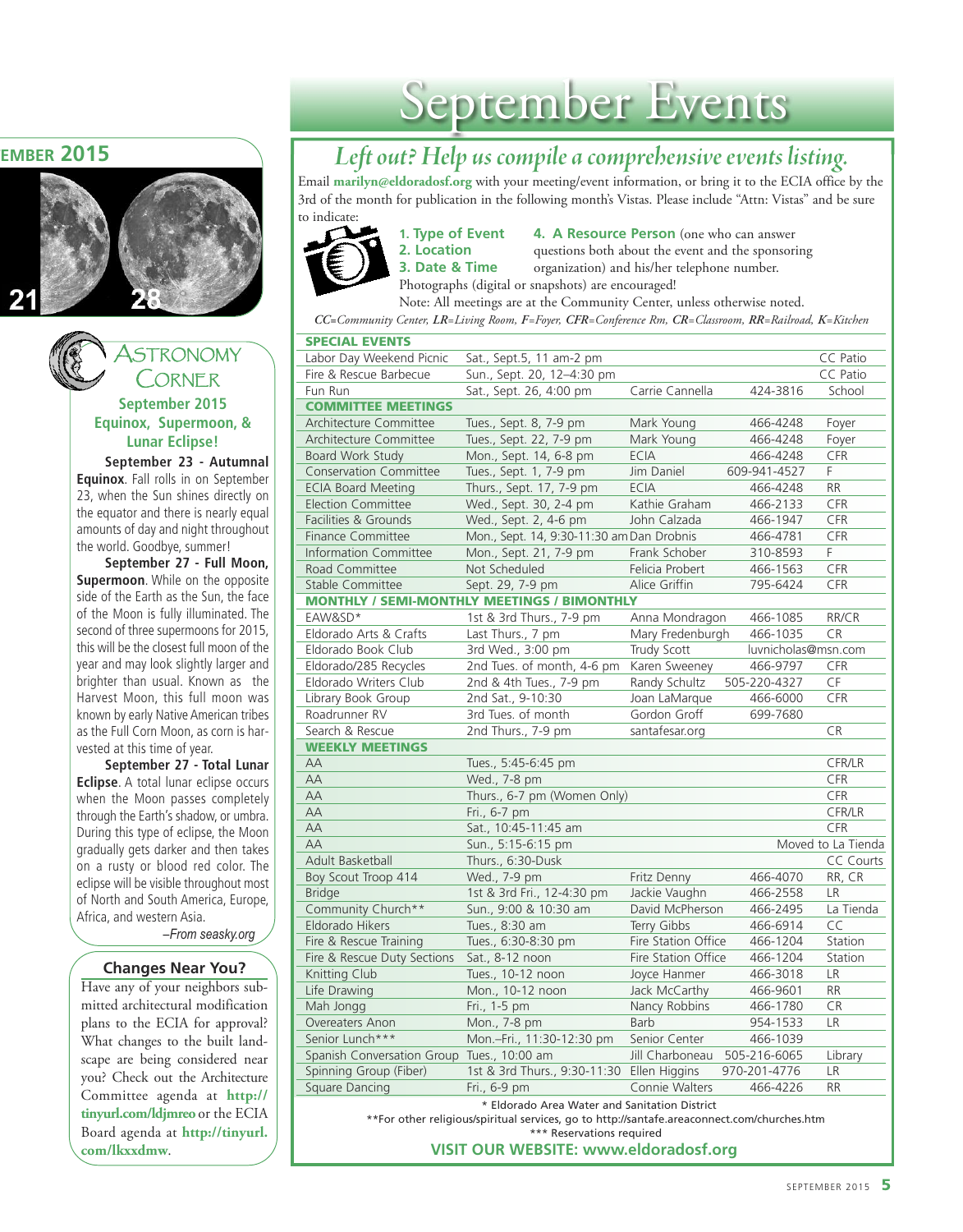#### **GOOD NEWS! EXPANDED RECYCLABLES COLLECTION IN SANTA FE!** Recycling News

I n July, the Santa Fe Solid Waste Management Agency (SFSWMA) Joint Powers Board, which operates the Caja del Rio Landfill and BuRRT processing facility, voted to contract with Friedman Recycling in Albuquerque to take all Santa Fe City and County recyclable material. This greatly expands the items that can be recycled by residents.

Except for Styrofoam and plastic bags/film, all plastics, regardless of number, may now be recycled, along with books, paperboard, milk and juice containers, pouches, and even empty pizza boxes! No more prohibition of "clamshells," the thin plastic containers used for fruits, deli items, and the like. If you recycle all of these materials, in addition to the traditional tin, aluminum, paper, and glass, you will see your trash generation drop dramatically.

At the Eldorado Convenience Center, glass and corrugated cardboard are deposited in their own bins. Battery recycling is available under the roof adjacent to the recycling area.

Customers of Waste Management Inc. who contract for recycling service should also be able to add the new items to their carts, but no glass.

In connection with this expansion, there are recommendations for preparation of your recyclables.

- $\blacktriangledown$  All items should be clean, dry, and never placed in a plastic bag. One exception: Shredded paper should be placed in a clear plastic bag. Plastic grocery bags may be recycled at the Agora supermarket.
- $\blacktriangledown$  Not everything with a recycle symbol is recyclable here and now: e.g., no rubber hoses or Styrofoam.
- **V** Used needles *never* belong in the recycle bin. Dispose of these at the county health department or deposit in the trash inside a can filled with used coffee grounds or similar material that will cushion the needles so they can't poke through.

Watch for new flyers from the SFSWMA agency to be posted where Eldorado/285 Recycles guides have been available. *–Karen Sweeney*



**Atntone Forneris. Photo Jack Arnold**

**I** n the previous ECIA Board election, two positions were open, as **Greg Colello**'s and **Gershon Siegel**'s atypical one-year terms had expired. Co-*Antone Forneris Appointed ECIA Board Member*

lello chose to run again. Unopposed, he won back his seat for the usual three-year term. Siegel decided that a turn on the Information Committee might be a better fit for his skill set and available volunteer-time.

As no other residents offered to run, the Board found itself one member short. In accordance with its governing mandate requiring seven members, the Board asked the community at large for volunteers. From that group, interviews would be conducted, and the Board would then appoint the one most qualified. Only one resident, relative newcomer **Antone Forneris**, answered the Board's call. Fortunately for the community, the Board found Antone more than able and therefore appointed him to fill the three-year term.

Antone and his wife, **Connie**, a fiber artist represented by Marigold Arts on Canyon Road, moved to Eldorado in 2013. (Connie's rugs and wall hangings are featured at Marigold Arts or fiberdesigns.com). Having lived on acreages most of their lives, the spacing of homes in Eldorado was a natural fit for the couple. As Antone is a devoted and accomplished woodturner, having room for his and her studios was another draw to the community.

After receiving an Economics M.S. in 1974 from Southern Illinois University, Antone went on to successfully serve in a multitude of management and executive positions in a variety of large construction and private industry corporations. His last position before retiring was as CEO and General Manager of Cavi-Dyne, LLC, the first company to put the power of cavitation in the hands of the consumer. For an eyeopening demonstration of the uses of cavitation, go to **www.cavidyne.com/demos.shtml**.

**Vistas:** Now that you've been here awhile, have your initial feelings about the community changed?

**Antone Forneris**: The longer we live here, the more we are convinced it was the right decision. This is a community of professional folks who have made it or are in the process of making it. There exists a strong work ethic along with pride and individualism. One can be left alone or get involved as much as one wants. I see a community whose residents take when they need and give when they can.

**V:** What were the circumstances that led to your appointment to the Board?

**AF:** I read the ballot twice to make sure there were two openings but only one candidate to vote for. At that point, I decided to get more involved than just being on the Road Committee. I sent an email to the Board's president asking to be considered for the position until an election was held. There are times when we all have to answer the call of duty as others have done who are serving or have served this community.

**V:** What skills do you bring to the Board?

AF: Economists are trained to view the world without including their value judgment. In business, one is trained not to be emotional in decision-making. These two skills help give me an unbiased judgment on community issues that need Board attention. **>>>**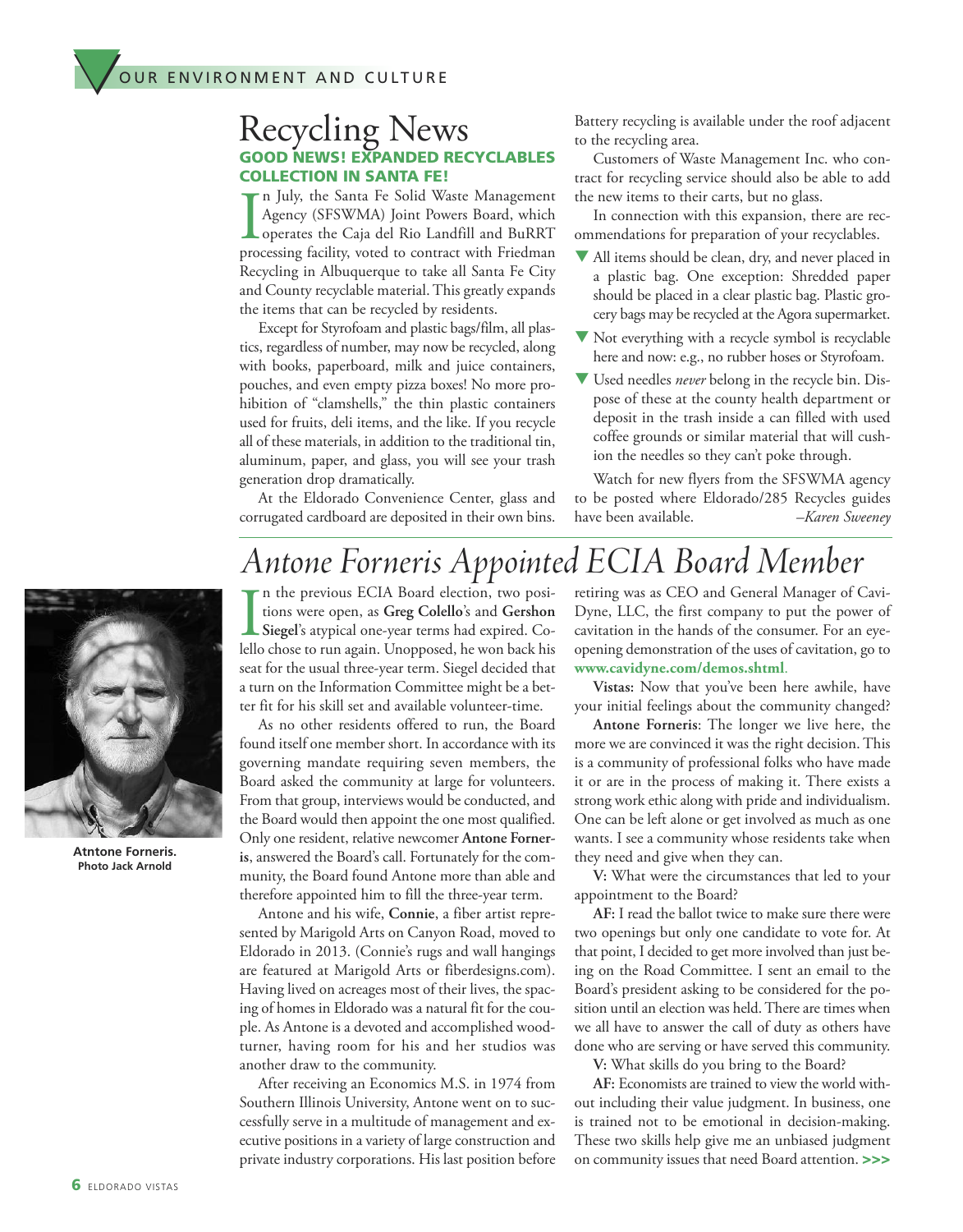

#### **NEIGHBORHOOD WATCH FLORA & FAUNA GROUP**

### The Bear Facts

Bear sightings are extremely unusual in Eldo-<br>rado. While it is possible that a bear could be<br>seen here, especially in the fall when bears are<br>busy fattening un for winter, it is more likely for bears rado. While it is possible that a bear could be seen here, especially in the fall when bears are busy fattening up for winter, it is more likely for bears to be seen in mountain wilderness areas of the state. That said, it's always wise to be informed, especially if you enjoy recreating in habitats where bears might live.

Native Americans considered Bear to be a "medicine being" with magical powers, including strength and wisdom. Bears played an important role in many Native American ceremonies. Some tribes also had taboos regarding bears, such as limiting their hunting to specific seasons (to protect mother bears).

Three of the world's eight species of bears live in North America: black bear, grizzly (brown bear), and polar bear. New Mexico is home to the black bear (Ur*sus americanus*). Don't be confused by the name: "black bears" can be black, brown, or blonde!Typically weighing between 155 and 400 pounds, the largest recorded in our state was 495 pounds.

Although 85% of their food is plant matter (nuts, berries, seeds, grasses), black bears are omnivores and will eat whatever they can get, including dead animals, rodents, grubs, and insects. Bears especially love human food and can smell it over a mile away.They will teach their cubs to raid garbage cans, dumpsters, barbecue sites, and campgrounds. That's why it's so important to keep garbage and camping gear carefully stowed. In residential areas where bears are known to frequent, it's wise to bring in bird seed at night. And, of course, never feed bears or other wild animals, and never leave pet food outdoors.

### *Antone Forneris, continuedfrom p. <sup>6</sup>*

**V:** Do you think that being a relative newcomer to Eldorado will be a helpful, not so helpful, or neutral influence while serving on the Board?

**AF:** Being a newcomer is helpful because it is hard to judge a system from within. I am still outside looking in at the social structure.

**V:** Your appointed term runs for three years. Do you feel you'll be able to serve for that long?

**AF:** When offering to be considered for the opening, I calculated the amount of time required and adjusted my schedule accordingly. The three-year term is not an issue for me.

**V:** Do you have a vision for the community?

**AF:** I am looking for the vision that is present in this very bright, forward-thinking community. The covenants primarily address the physical structure or urban planning; i.e., to build a passive solar community. I am interested in understanding the social struc-

Cubs, one to three at a time, are born while the mother is in the den during winter hibernation. The cubs remain with their mother for about a year. Bears continue to be threatened by poaching, loss of habitat, roadkill, and over-harvesting. If a bear mother is killed, it's almost certain slow death for the cubs as well, so it's important to know how to avoid confrontation and maintain a healthy coexistence.

Solitary creatures except when females are raising their young, bears can be dangerous if startled. Because they can run up to 35 miles an hour, swim, and climb trees, you can't plan on outrunning an attacking bear! When hiking, stay in a group, keep pets on a leash, don't discard your trash, and make noise to avoid surprising wild animals. If you encounter a bear, recognize that it may be as afraid as you are! Stay calm. Look for cubs; never come between a mother and her cubs. Stand upright, slowly wave your arms, and slowly back away. If you are attacked, fight back aggressively.

On another note, we who have lived in Eldorado for quite some time are saddened to see less wildlife each year. Our community values our wildlife and vistas, but many residents continue to use toxins on their properties. Poisons such as herbicides, rodent poisons, and certain fertilizers take a horrible toll on animals, circulating death, in a wrenching manner, through the entire food chain. If you feel you must use such products, please be very mindful.

References for this article are available upon request. We love hearing from you! Contact us at **EldoradoFloraFauna@yahoo.com.**

ture and to help plan for the emerging digital age. Understanding the community's collective consciousness will help guide new policies such as how to govern the use of unmanned aerial vehicles (UAVs).This is something that was clearly not foreseeable when the covenants were conceived some 30+ years ago.

**V:** Serving on a homeowner association board sometimes asks that a member choose between fiduciary duties and holding onto one's humanity. If that's any kind of issue for you, how do you plan to deal with it? **AF:** Throughout my professional career, my top three obligations were work, family, self. One gets used to putting the good of others above oneself. I read the covenants before we made an offer on our home, and I studied them before signing the contract. The covenants, like constitutions, are written to stand the test of time. Amendments allow for changes that a majority of voting residents approve. We all can work

within that governing framework.



*Ursus Americanus.* **Photo: Mike Bender/ U.S. Fish and Wildlife Service**

#### **Trees in the Southwest**

Save the Date: October 3, Come by the Railroad Building to hear Eldorado resident **Cristine Freeman** of Tree Technologies discuss what a homeowner needs to know about urban trees in Santa Fe and the surrounding area, followed by an "Ask your Arborist" Q & A session.

*– Gershon Siegel*